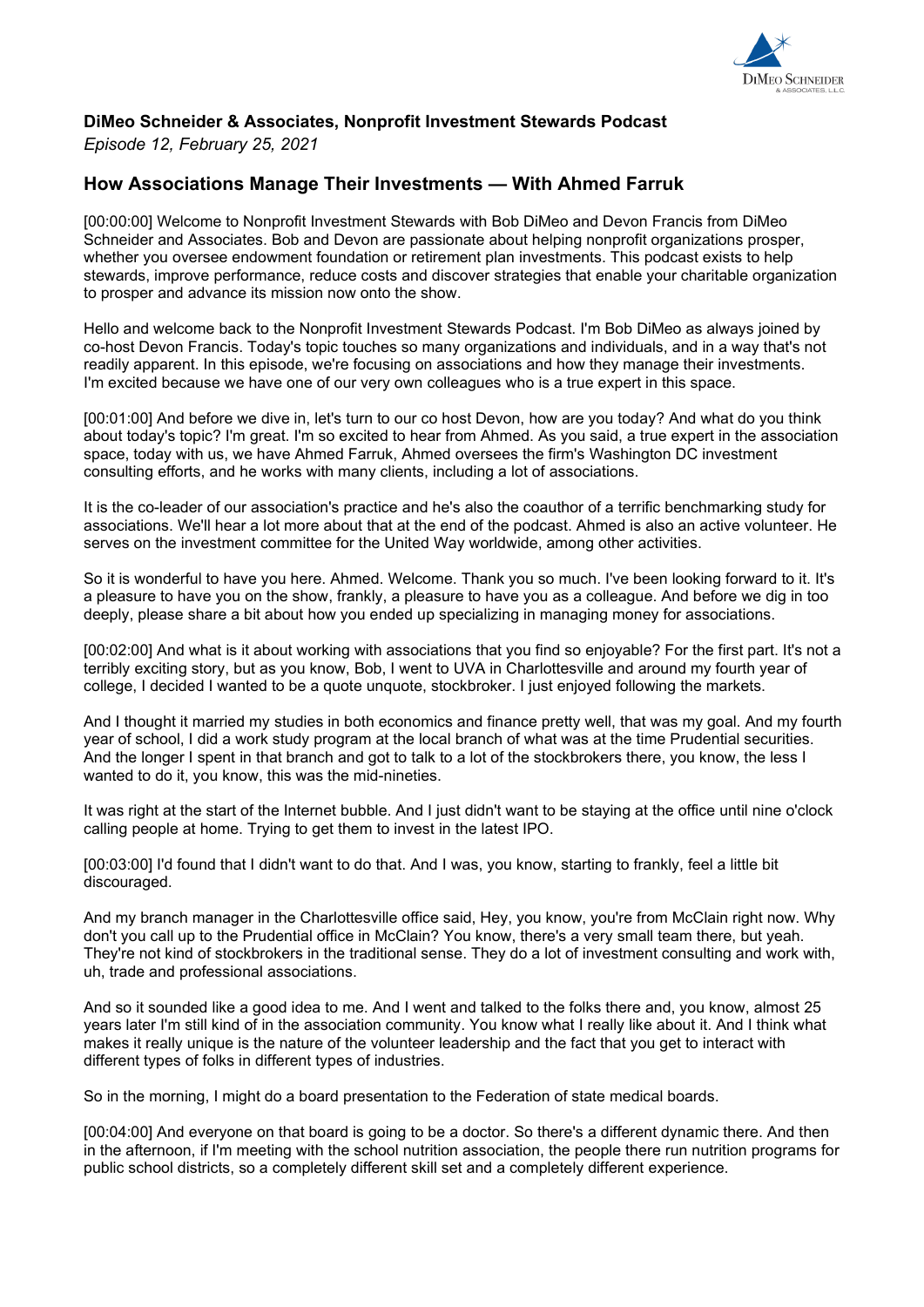

It really does give you exposure to a number of different industries. That's great. Thanks so much. And you know, so much of finding the right career path, I think is, as you said, identifying what you don't want to do. And then ultimately it's the process of elimination that leads you to what you do want to do.

So we're glad you pivoted so much. Can you speak broadly about the types of associations that exist? I know you gave a couple examples, but if you could just expand upon that and then why they exist and how they generate revenue. If you think about the association space, there are kind of the mission-related associations I would call.

[00:05:00] So those would include groups like the American Heart Association or the American Lung Association. And they're focused on a very particular mission. Then you have trade associations, which are focused on promoting and the interests of a particular trade. So their members tend to be companies. So, the National Retail Federation for example, their members might be companies like Target and Walmart.

And then you've got your professional associations where the members themselves are individuals. So, like the AI CPA or the CFA Institute, there's a lot of medical groups like the American Society of Anesthesiologists and they're designed to help make sure that the members of that particular organization do well in their careers advance in their careers.

Some of them do certification, continuing education conferences to really keep those people sharp, but also advocate for [00:06:00] their interests and for the interests of their profession. And how do they generate revenue on it? There's a variety of different ways, but it really boils down to, I would say kind of four areas.

One is membership dues. That's a big one. Second is certifications. Many of these groups also offer certification programs such as the CFA Institute sponsors the CFA certification. Third is sponsorship and advertising. So, if you read the magazine for the American, the AAA American Automobile Association, you're going to see all sorts of advertisements in there and that's a source of revenue.

And then finally, I probably shouldn't have listed it last, but in annual meetings. So, if you're a member of a, and I think all three of us are the investments and wealth Institute, they have an annual conference where you can go and get education. There are registration fees associated with that, but also sponsorship opportunities.

So [00:07:00] you walk the exhibit hall to learn about new products and managers that could help your clients. All of those folks have paid for the opportunity to be there and connect with you. So, there's of course others, but I would say those four are the big ones. And Ahmed, if you head down that continuum of generating revenue slash earnings, talk a little bit about why associations would have investment portfolios. Associations will typically build an investment portfolio. Number one is kind of rainy-day funds, and I'll give you some examples of how we've helped our clients. Access and leverage their investment portfolios, but one is his rainy-day funds. The other is to really more be strategic about a future opportunity is, and historically a rule of thumb has been that an association tries to keep at least 50% of their operating budget in reserve.

[00:08:00] So if their operating budget is 10 million, they're going to target 5 million in reserves. That rule of thumb has gone a little bit by the wayside. The benchmarking study, you referenced, you know, we ask about this question and you'll see that the larger the association, the more they'll keep in reserves associations with budgets of 20, 30 million, they may keep a hundred, 150% of their annual budget in reserves.

And I think the past few years has been a great example of why associations build and maintain reserves. Obviously we've worked with a lot of groups too, as they've struggled with the downturn during COVID to draw into their reserves to supplement operations. We have a client that we worked with that was making a strategic acquisition. So they were acquiring another association and they did so by using a combination of both debt, as well as their investment reserves.

[00:09:00] And so we help them model out exactly how much it made sense to take from debt versus for instance, their reserves. We had another Association that recently moved buildings and they wanted to upgrade their infrastructure. They used their reserves to fund a portion of that. It really adds to the flexibility of what you can do from a strategic perspective, but also acts as a rainy-day fund for, for years, like 2020. So a variety of associations and purposes and investment objectives.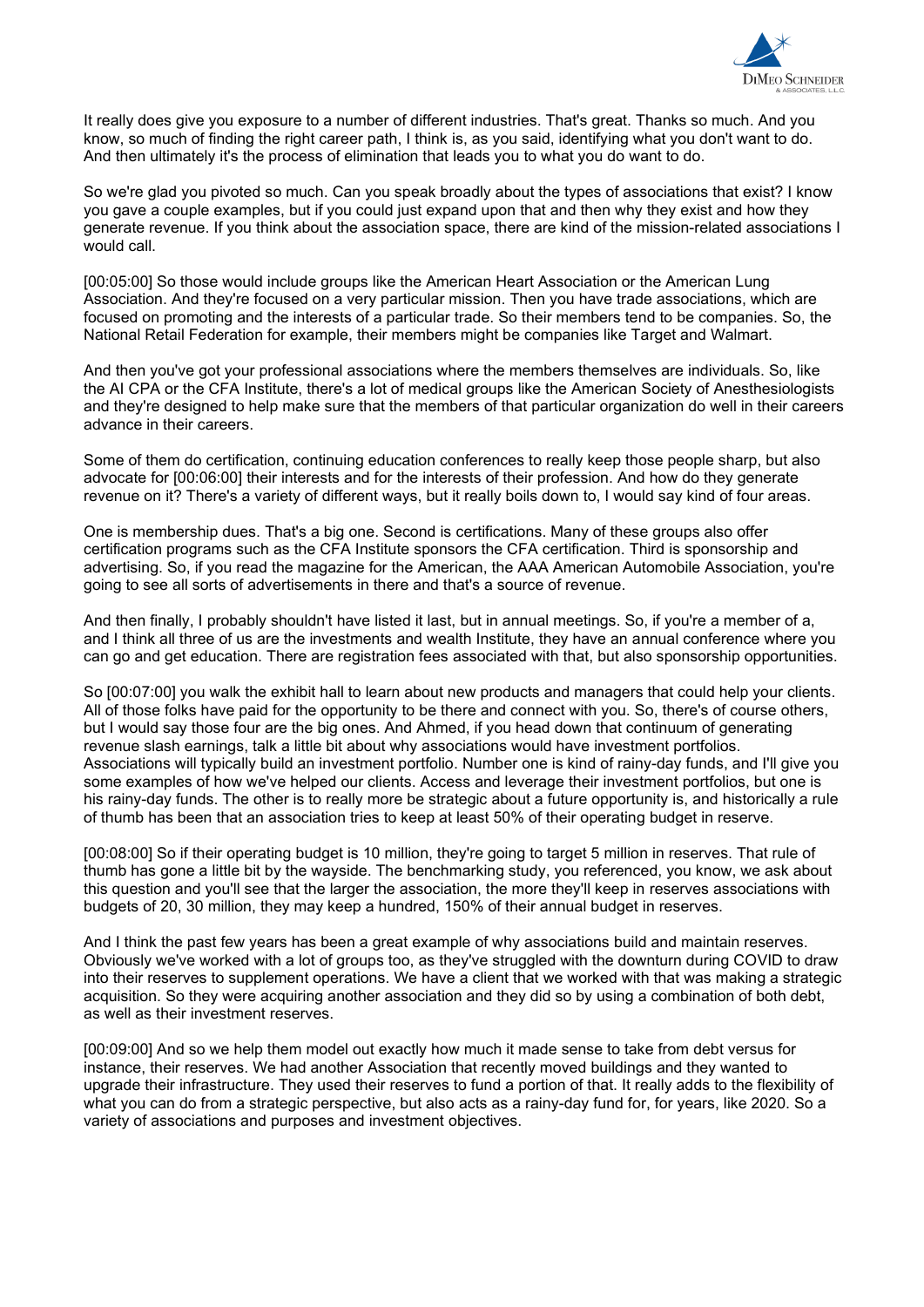

I'm certain what might their portfolios look like? Risk assets versus non-risk assets, that sort of thing. This is a conversation that we really try to walk associations through in a very thoughtful and careful manner because they truly need to understand how much they can set aside for long-term.

[00:10:00] And once we have a conversation of how much they really need their three levers, if you will, their inflows outflows and required rate of return, oftentimes we settle on multiple portfolios.

So in association may have a short-term reserve for an intermediate term fund, which doesn't take a lot of risk. But it's designed to be the first line of defense, if you will, if they need to dip into reserves to supplement operations and they can do that without wondering, or worrying what's happening in the markets and not going to take a loss in order to do that.

So, having an intermediate term reserve is a, is a nice safety blanket, if you will. But then the long-term reserve is typically positioned for long-term growth. It's not perpetual money, so it's not tied up in a lot of illiquid assets, but typically a 60, 40 type allocation. Then again, asset allocation is one of the things we ask about and break down in, in the benchmarking study too.

[00:11:00] That's helpful. Thanks Ahmed. And you mentioned the three levers, which obviously we've talked about as really the cornerstone of our work with endowment and foundation asset pools. So it sounds like that's a similar approach. We know that that's a similarity. What are some of the key differentiators between associations and other nonprofit investors such as, you know, traditional endowment or foundation. I think it really boils down to two. One is the perpetual nature of the assets. A university endowment is designed to be perpetual and permanent that has implications on not only how you invest the portfolio, but what types of investments go in there? Vis-a-vis things like illiquid assets. So you have a permanent time horizon. Associations don't have that luxury. They want to invest for the long-term, but they understand that they need the ability to dip into these assets whenever they must in as much they have to do.

[00:12:00] So that creates a different dynamic in terms of how much you can invest in certain areas. The second difference is something that I've kind of observed over the years, which is what I would call kind of the difference between the donor and the member. Maybe Bob I'll use you as an example of this differentiator. So Bob, you went to Bradley and Bradley has a university endowment, and perhaps you've donated to that endowment and you want that endowment to grow.

You want it to serve as many students as it possibly can, and allow as many people to enjoy the Bradley experience tomorrow, if that endowment doubled in size, you would. Probably be very happy. And in many circles, particularly in the university area, endowment size is almost kind of a bit of a bragging right?

[00:13:00] Like my endowments bigger than yours, like in the same way you might trumpet your college football team. So the donors want those assets to grow, but if you take your donor hat off Bob and consider yourself as a member of an association, like the investments and wealth Institute, if their reserves doubled or tripled in size tomorrow, you might look at that differently.

You might say, okay, well, wait a second. I'm a dues paying member of this organization. Rather than sit on all that money. Why don't you maybe reduce my dues or reduce conference registration fees or get an enhanced quality of speakers at the conference, or maybe create a new service for your members. And, and you're going to look at those assets differently.

An association that's building an investment portfolio needs to consider that dynamic versus kind of a more charitable endowment or foundation that doesn't necessarily have that same dynamic going on. That's wonderful insight. And it really compels the investment committee, finance team, whatever it may be along with the investment consultant and other advisors to, to really strike what sounds like an important balance between.

[00:14:00] The size of the endowment and sort of the ongoing value add to the organization and to its members. So, so thank you for that. We probably won't leave general investing and reserve funds and so on completely, but I think it would be helpful because we've probably got executive directors and other leaders at associations who not only oversee general investments, but retirement plans.

So what's the current landscape. With respect to retirement plans within association space. And then are there any key challenges there? It has only been about 25 years where nonprofits could actually have a 401(k). And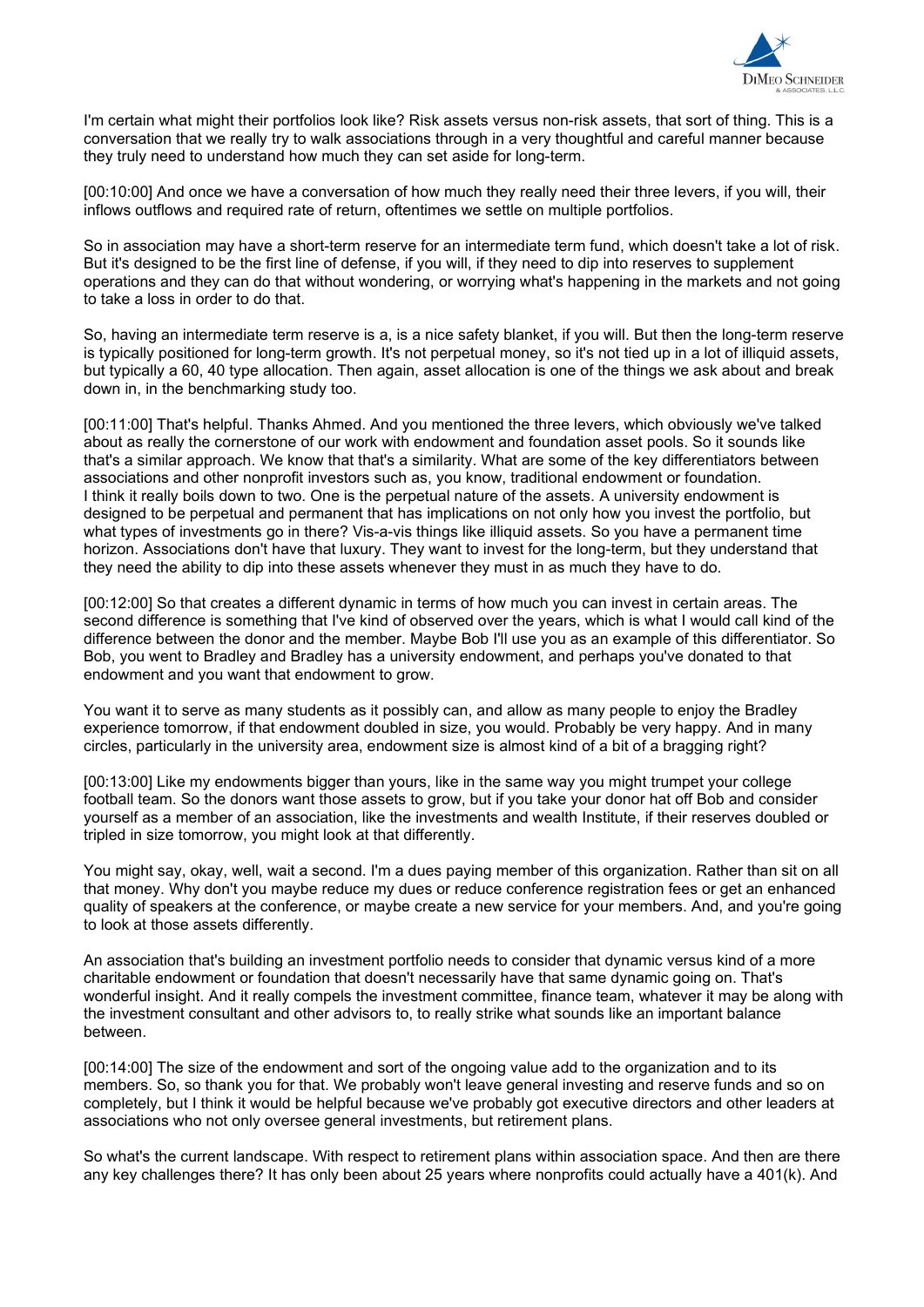

so a lot of associations still have a 403(b) I think. The challenge that many associations have is that most associations are actually small.

So if you look at ESA, he did a study in 2019. There's about 63,000 associations that they tracked through 990 data.

[00:15:00] And about 5% of them had revenues of between 10 and 20 million, 5% of them had below 10 million. So most of them have revenues below 10 million. So as a result, they have smaller staff. They have challenges in obtaining the best pricing. Our suggestion as they kind of exercise their roles as fiduciaries for the plan that they're offering their participants is to try and find ways to minimize fees. And in many cases really consider like a 3(38) structure because they do not have the internal capabilities that much larger groups have. They can put some of the fiduciary responsibility on selecting and monitoring managers on another party. But I would say size is kind of the biggest issue that most associations have in the retirement plan space. That's helpful.

[00:16:00] And just in case listeners aren't aware of the internal terminology in the industry, 3-38 is a discretionary advisor. It is referring to an organization that would work with an investment advisory firm who takes ownership over decisions such as deciding on the fund menu and that sort of thing. So that's, that's important insight and it's the statistics that you detailed are really quite interesting that the majority of these associations have revenue below 10 million have very small staff. And of course it is difficult for smaller organizations to get some of these benefits of scale that we see in larger institutions. So that's helpful. Thanks.

[00:17:00] Would it be fair overall to say that many associations are focused on social responsibility and inclusion. And I suppose this would apply more to the mission related associations. And if so, how have those values translated to their investments? Do you see greater use of ESG investing in your mission-driven association clients?

So it's an interesting question. It's actually one of the things that we survey in the ASA benchmarking study, if you're in the association community, it's very apparent that diversity and inclusion is really important. Many of the top leaders in the association space are women. You see a lot of people of color and LGBTQ, and certainly there are strides to be made.

But I would say that if you looked at the association community, as compared to the for-profit community or the corporate world, there's been much more progress in things like that.

[00:18:00] So you would think that because they're so values-based that you would see a very heavy usage of things like socially responsible investment strategies or ESG.

But you don't really. So if you look at the benchmarking data, only about 10% of the folks that are surveyed are implementing any sort of a strategy like that. We're seeing growing interest. So the number of folks that are interested is probably another 20% and that's up from a few years ago, but the vast majority report that not only are they not using ESG strategies, but they have no interest in using the ESG strategies.

It does seem like a bit of a, of a inconsistency there. And in working with associations, I kind of have. Uh, and talking to them through this conversation, I have my own theory as to, as to why that's the case. And I think it's because, if you think about a mission-related organization that is fairly straightforward.

[00:19:00] So if the American Lung Association says we're not going to invest in tobacco stocks, no one is going to ask why that makes complete sense given their mission. But if you work for a professional association and you think about whose money it is, it's their members. And most associations, like I said are small, so they don't have the resources to implement a customized investment strategy.

So their option is typically kind of off the shelf, socially responsible mutual funds. In those instances, they end up fighting battles that probably aren't important to them, but they also have to think about their membership, right. Their members. Run the gamut of kind of their political preferences or their views on things like fossil fuels.

And there is no cohesive mission, right? The profession is the mission that does make it a challenge when you're.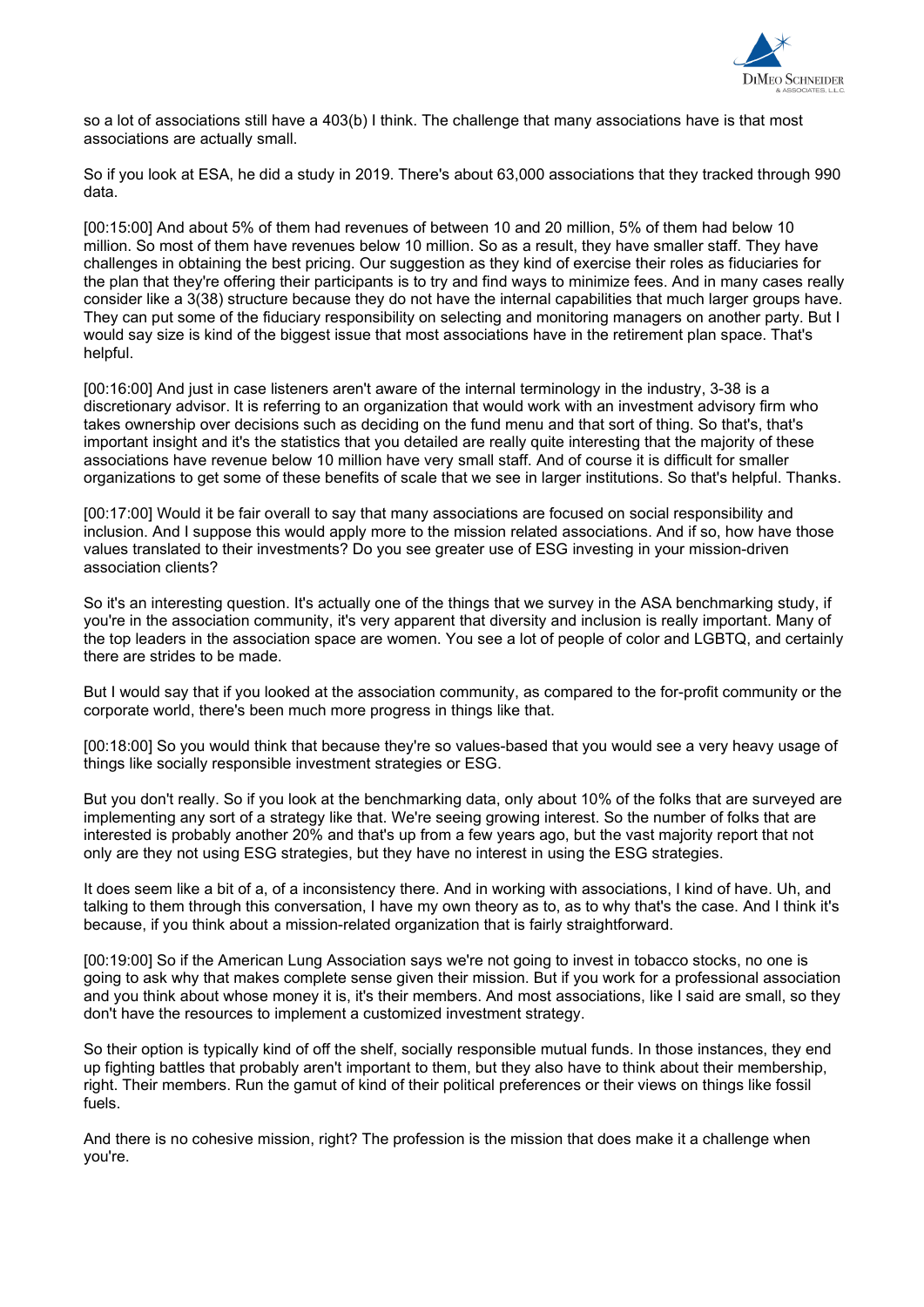

[00:20:00] Taking money that is the result of member dues and investing it, but then making choices that might be in conflict with 50% of the people that put that money in there. That's an important thing to note is that you end up with these off the shelf investments, sometimes fighting battles that you're not really interested in.

And one of the things that we've talked about when we had our ESG mini-series is there is no one size fits all solution to ESG investing, what is responsible and right to one organization is very different from what's responsible and right to another organization. And then of course, when you get into the, the concept of membership organizations, you've got a wide variety of members and it just becomes that much more complex, even though it's just a theory.

I, I think you're probably onto something. I think you're right. Ahmed. Do you have a whet [00:21:00] our appetite with the benchmarking survey, we'll jump to that in just one moment, but we all know that everyone is dealing with the pandemic and it's, it's many, many challenges that just were completely unforeseen.

How has that primarily impacted the association space and what are some of the greatest challenges that associations are contending with? Given the pandemic. Yeah, it's been difficult. I think the biggest one is event cancellations. So a big part of the association's revenues are our annual meetings. If you can't have in some associations, that is the single largest source of their revenue, they have a big annual meeting.

And if you can't hold that, that becomes a big problem. Particularly if you didn't have event cancellation insurance, cancellations has been huge that has translated over to declining sponsorship revenues. Even though some of these associations have pivoted to more of a virtual environment, it is harder to reach out to a sponsor for sponsorship dollars.

[00:22:00] For a virtual event because those folks want personal connections with the members and the attendees of that event, a sponsorship has been the challenge and then personnel as well, when the paycheck protection program came out, it was. For nonprofits, it was 501 C3, but not 501 C6 and many associations are 501 C6 is they didn't get that. And so you've had to see, we've seen in many groups, consolidation in staff and so more and more folks are having to do more things with less resources. And I know the association industry has been lobbying very heavily. Two in the next round of stimulus, get the C6 is the same sorts of protections or benefits that C3 skip.

[00:23:00] But there have been a lot of challenges for membership groups and probably makes the reliance on investment portfolios and such all the more important again, we've talked about this benchmarking survey and you coauthor a wonderful regular benchmarking survey for the association sector. Tell us about that and its purpose.

The benchmarking study came out about six years ago. And it was one of those necessities, the mother of invention type deals, where we had a lot of associations that would ask us, Hey, how do we compare to other groups of our size? And a lot of the benchmarking data that's out there, whether it's NACUBO or whether it's, um, exponent or council on foundations.

It's geared towards other nonprofits, more charitable foundation endowment types, and the average size of those groups far eclipses what the average size of an association is. So there wasn't a lot of relevance in that data. And so the next step is, well, we can tell you what some of our other association clients are doing, but that's not an entirely unbiased universe either.

[00:24:00] Cause they're doing and following the same advice that we're giving you. We came to Osos to ASAE and said, look, there's a gap here that you are ideally positioned to fill, given who you serve. And so that's where the study was born and they had the infrastructure in place to get folks to participate and produce a nice report.

And we could lend the investment expertise on interpretation of data and what questions to ask regularly in what. Maybe you don't need to ask regularly. It's been going on for, I think this was its sixth year. It's a relatively popular study and I think it's the largest association specific investment benchmarking study that's out there.

That's really impressive. Can you give us a sense for what some of the data points are? The questions that are asked in the study, and then also if you could share some of the key findings in the most recent study.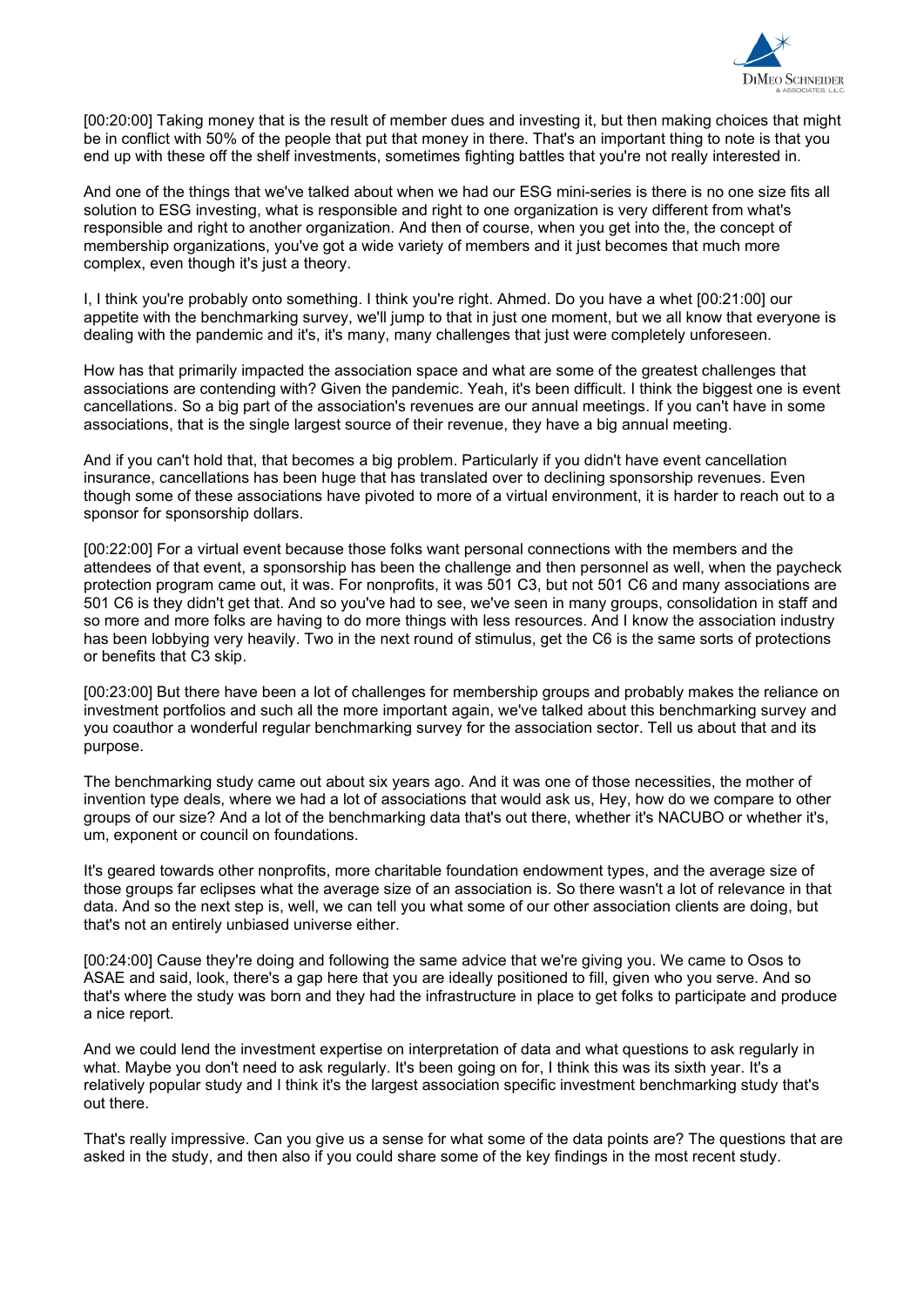

[00:25:00] We tend to segregate questions in three areas. One is governance. So how are associations structuring their governance?

Their governance structure. Second is performance. We collect performance on a calendar year basis and segregate it by assets. And then the third is investment strategy. So, asset allocation, whether you're using index funds versus active managers, whether you're using socially responsible investment strategies, the questions are segregated primarily into those.

Larger three areas this year, we added a special supplement on COVID. So, what have associations done with their reserves in response to the COVID economic downturn, which I think will be really interesting, you know, when, when the study ultimately comes out and there's just a lot of interesting information in there, uh, that you can tease out just to summarize.

[00:26:00] As I noted, we do segregate by asset size. So if you look, there are discernible trends that correlate to asset size. So larger associations are more likely to draw on investment reserves. They're more likely to have a more growth oriented. Investment portfolio, the tend to have higher investment returns over the long run.

They tend to be more aware of the investment expenses that they're paying that that they're paying. And they tend to have from a governance perspective, more likely to have a dedicated investment committee or an investment subcommittee. Whereas smaller groups might just delegate it to the finance committee or staff.

[00:27:00] One of the things that we, what I have seen, which isn't surprising, but it's interesting to see in, in print is that when you ask associations, whether they are feeling that their investments are meeting their investment objectives and you segregate that data. Between folks that have an investment policy statement and don't have an investment policy statement.

The difference is pretty remarkable. So about 80% of associations that say that their investment reserves are meeting objectives, have an investment policy statement. If they're not only 40% of those groups are our belief that their investment reserves are meeting their investment objectives.

There's just a lot in there that I think, not only related to COVID, but longer-term trends are interesting reading for associations. A wealth of knowledge, that could be so insightful to association leaders. And, and frankly, you've been so insightful here today Ahmed, we're so grateful and I know our listeners will enjoy it before we let you go.

It would be great to learn a little bit more about Ahmed, the person, and frankly, as we are dealing with the pandemic in these most unusual times, can you identify a pandemic silver lining or two that you've experienced? Absolutely.

[00:28:00] I think for me, it is, you know, more time with my family. I have a daughter who will be nine in February and more time with my wife as well.

And, it's interesting. The other day, my daughter is doing distance learning. She has a lunch break around noon. And so sometimes I'll go down and at the counter in our kitchen, you know, she and I will sit together and have lunch and I could have never done that more time with family, is a definite silver lining. That's great. I, I feel the same way. The ability to catch up during the day is such a blessing. And I think we're really fortunate from that perspective again, and we are fortunate to have you as a colleague, as Bob said, you really are a wealth of knowledge. And I think that your specialized expertise in the field of associations in particular is just so vital to our firm and to the work that we do on behalf of our clients.

Thank you so much. We really appreciate you joining us.

[00:29:00] Today, if folks want to learn more about the work that we do on behalf of associations, or if they'd like to get in touch with you, where might they go for that information? Well, certainly they can visit DiMeoschneider.com and the associations tab on our website. There's a lot of knowledge there. They can certainly email me at afarruk@dimeoschneider.com or find me on LinkedIn. I'm pretty active there as well.

Ahmed, thank you so very much. We greatly appreciate it. Now for listeners, the show is still relatively new and our audience has grown nicely, a special thanks to our listeners.